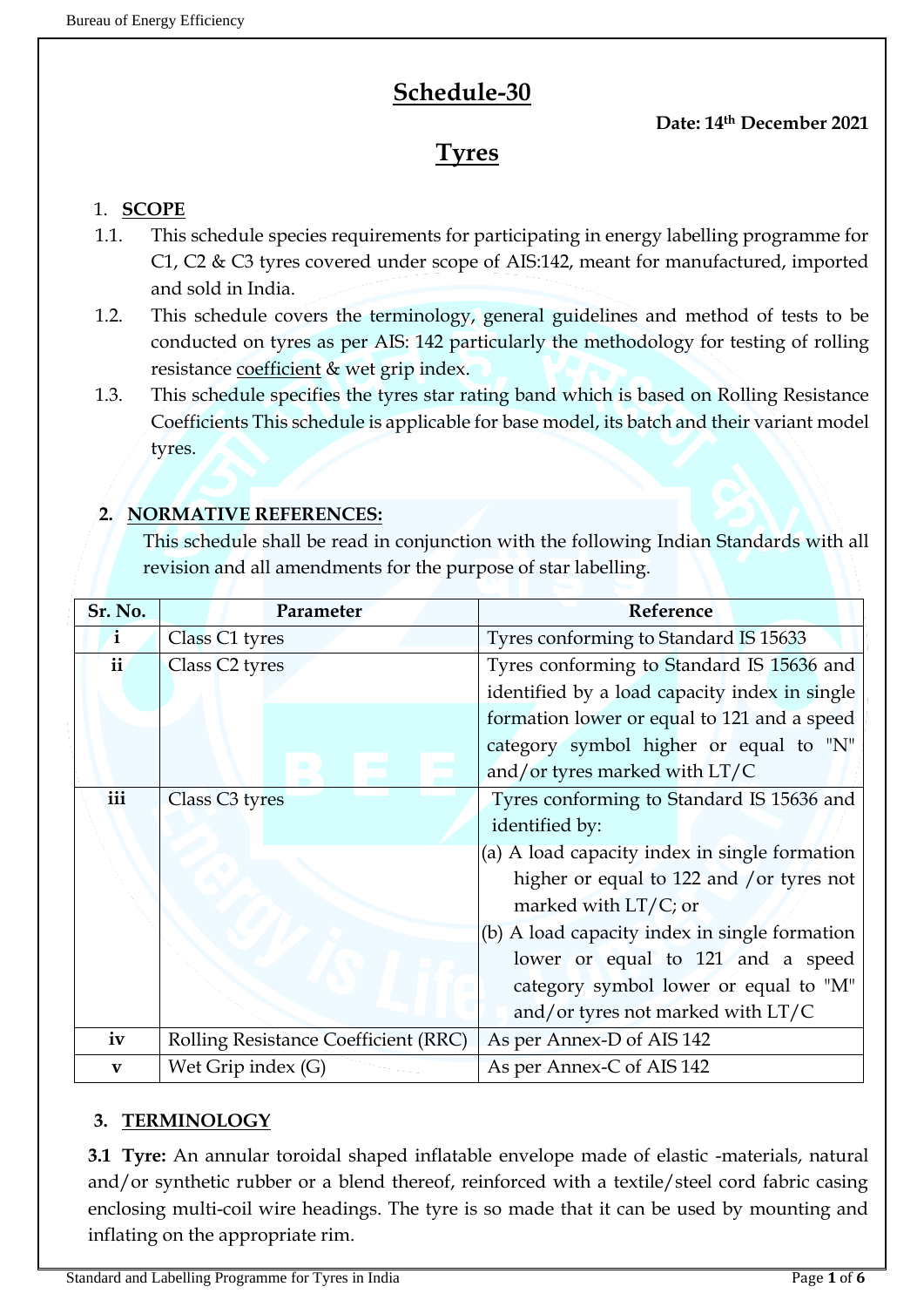- **3.1.1 Family of Tyres:** Tyres, which do not differ in the aspects listed below, but having different brand names/trade name/trade descriptions or trade-marks:
- (a) The manufacturer's name;
- (b) The tyre class;
- (c) The tyre structure;
- (d) The category of use: normal tyre, snow tyre and special use tyre;
- (e) For Class C1, tyres submitted for approval of performance adhesion on wet surfaces, whether normal tyres or snow tyres with a speed category of Q or below excluding H  $(\leq 160 \text{ km/h})$ or speed category R and above including  $H$  ( $> 160 \text{ km/h}$ );
- (g) The tread patterns.
- **3.2 Rolling Resistance (Fr):** Loss of energy (or energy consumed) per unit of distance travelled.
- **3.3 Rolling Resistance Coefficient (RRC):** Ratio of the rolling resistance to the load on the tyre.
- **3.4 Wet Grip Index (G):** The ratio between the performance of the candidate tyre and the performance of the standard reference test tyre.
- **3.5 Label:** Means any written, printed, marked, stamped or graphic matter affixed to, or appearing on the tyre.
- **3.6 Validity of Label:** Means the validity period of energy labelling plan specified in this schedule.

## **4. TESTING GUIDELINES:**

- **4.1 Methods of Tests:** All the tests specified in this schedule shall be carried out as per AIS: 142 with all its revision.
- **4.2 Worst Case Criteria:** If the application is for a range of tyres from a family, worst case criteria shall be considered as defined under clause 8.3 & 8.4 of AIS:142.

## **5. TEST REPORT:**

The results of test shall be reported in the prescribed format as given in **Annexure-II** of this schedule.

#### **6. TOLERANCE LIMIT**

There shall be no tolerances for upper limits of RRC values for Star Rating band; the products tested must be at par or better than the Star label threshold.

## **7. MINIMUM QUALIFYING REQUIREMENTS**

- **7.1** The products should conform to all the requirements of CMVR rule, 1989 and AIS: 142 with all its amendments and revisions to participate in Bureau of Energy Efficiency (BEE) labelling programme.
- **7.2** BIS certification mark or Quality System Certification as per ISO:9000 should be required to firm / manufacturer of tyres to participate in the BEE labelling programme.
- **7.3** The tyres shall meet all the minimum performance requirements given in AIS: 142 with all its amendments and revisions. Test reports will only be accepted from laboratories accredited by accrediting agencies such as NABL in India or any other accreditation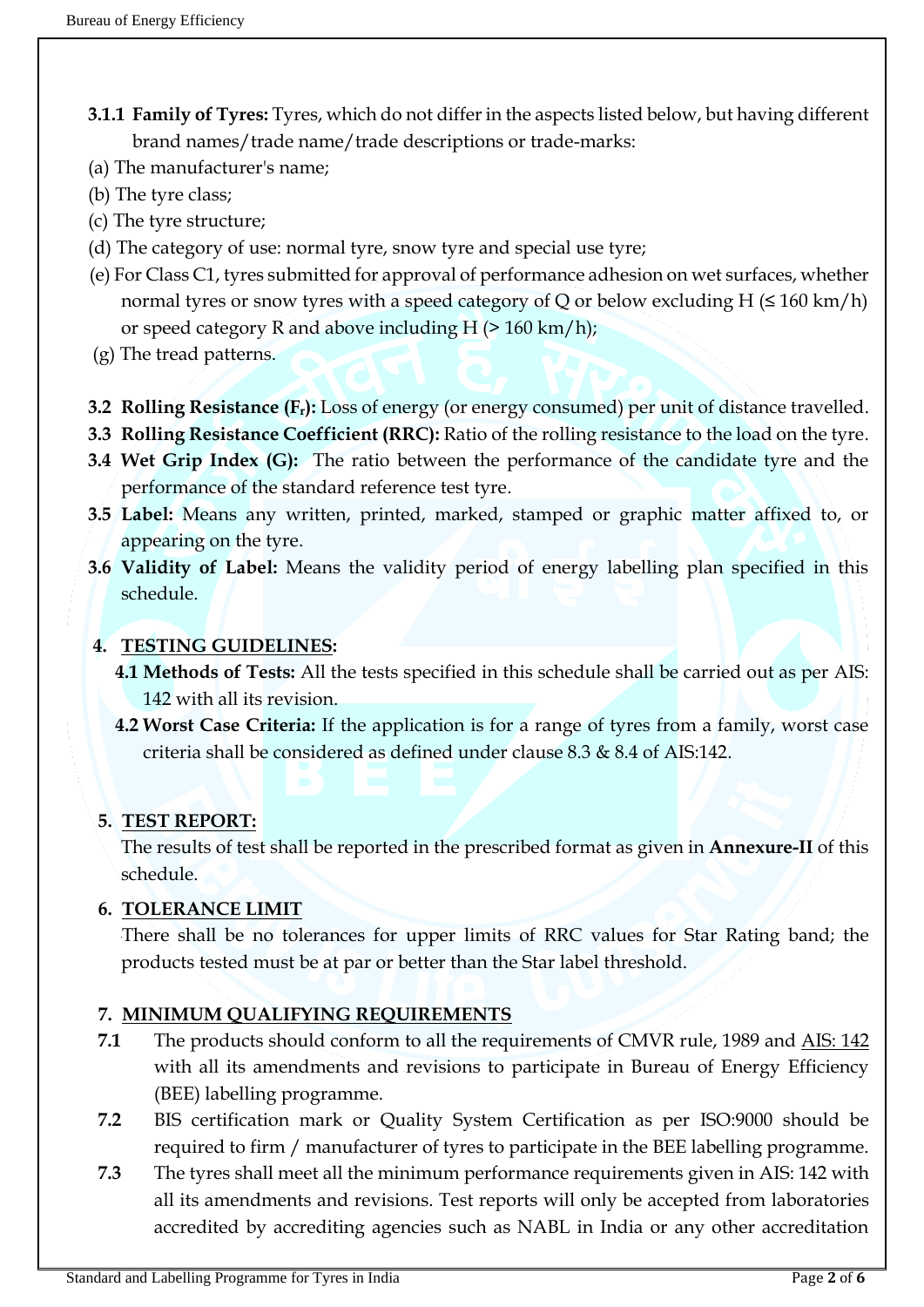bodies who are signatory to MRA with APAC and/or ILAC in India as well as overseas/other countries.

#### **8. RATING PLAN**

| C-1 tyres (Rim Dia $<$ 14") |                                 |                    | C-1 tyres (Rim Dia $\geq 14$ ") |                              |                    |  |
|-----------------------------|---------------------------------|--------------------|---------------------------------|------------------------------|--------------------|--|
| <b>Star</b>                 | <b>Lower Limit</b>              | <b>Upper Limit</b> | <b>Star</b>                     | <b>Lower Limit</b>           | <b>Upper Limit</b> |  |
| No-Star                     | 13.6                            | Above 13.6         | No-Star                         | 12.1                         | Above 12.1         |  |
| $\ast$                      | 12.6                            | 13.5               | $\ast$                          | 11.1                         | 12                 |  |
| $***$                       | 11.6                            | 12.5               | $**$                            | 10.1                         | 11                 |  |
| $***$                       | 10.6                            | 11.5               | $***$                           | 9.1                          | 10                 |  |
| ****                        | 9.6                             | 10.5               | ****                            | 8.1                          | 9                  |  |
| *****                       | $\bf{0}$                        | 9.5                | *****                           | 0                            | 8                  |  |
|                             | C-2 tyres (Rim Dia $\leq 14$ ") |                    |                                 | C-2 tyres (Rim Dia $> 14$ ") |                    |  |
| <b>Star</b>                 | <b>Lower Limit</b>              | <b>Upper Limit</b> | <b>Star</b>                     | <b>Lower Limit</b>           | <b>Upper Limit</b> |  |
| No-Star                     | 13.6                            | Above 13.6         | No-Star                         | 13.1                         | Above 13.1         |  |
| $\ast$                      | 11.1                            | 13.5               | $\ast$                          | 10.6                         | 13.0               |  |
| $**$                        | 10.1                            | 11                 | $***$                           | 9.6                          | 10.5               |  |
| $***$                       | 9.1                             | 10                 | ***                             | 8.6                          | 9.5                |  |
| ****                        | 8.1                             | 9                  | ****                            | 7.6                          | 8.5                |  |
| *****                       | $\overline{0}$                  | 8                  | *****                           | $\mathbf 0$                  | 7.5                |  |
|                             | C-3 Tyres                       |                    |                                 |                              |                    |  |
| <b>Star</b>                 | <b>Lower Limit</b>              | <b>Upper Limit</b> |                                 |                              |                    |  |
| No-Star                     | 10.1                            | Above 10.1         |                                 |                              |                    |  |
| $\ast$                      | 7.6                             | 10                 |                                 |                              |                    |  |
| $***$                       | 6.6                             | 7.5                |                                 |                              |                    |  |
| ***                         | 5.6                             | 6.5                |                                 |                              |                    |  |

### **Table-1 (Limits for RRC values)**

**All values of RRC are in in N/kN which is equivalent to value in kg/tonne. For "snow tyres for use in severe snow conditions", the limits shall be increased by 1N/kN.**

## **Table-2 (Wet Grip Limits)**

#### • **For Class C1 tyres:**

\*\*\*\* 4.6 5.5 \*\*\*\*\* 0 4.5

| Category of use                                                                                                                                                        | Wet grip index (G) |
|------------------------------------------------------------------------------------------------------------------------------------------------------------------------|--------------------|
| Normal tyre                                                                                                                                                            | $\geq 1.1$         |
| Snow tyre                                                                                                                                                              | $\geq 1.1$         |
| "Snow tyre for use in severe snow conditions" and with a speed symbol ("R" and<br>above, including "H") indicating a maximum permissible speed greater than 160 km/h   | $\geq 1.0$         |
| "Snow tyre for use in severe snow conditions" and with a speed symbol ("Q" or below<br>excluding "H") indicating a maximum permissible speed not greater than 160 km/h | > 0.9              |
| Special use tyre                                                                                                                                                       | Exempted           |

Standard and Labelling Programme for Tyres in India Page 3 of 6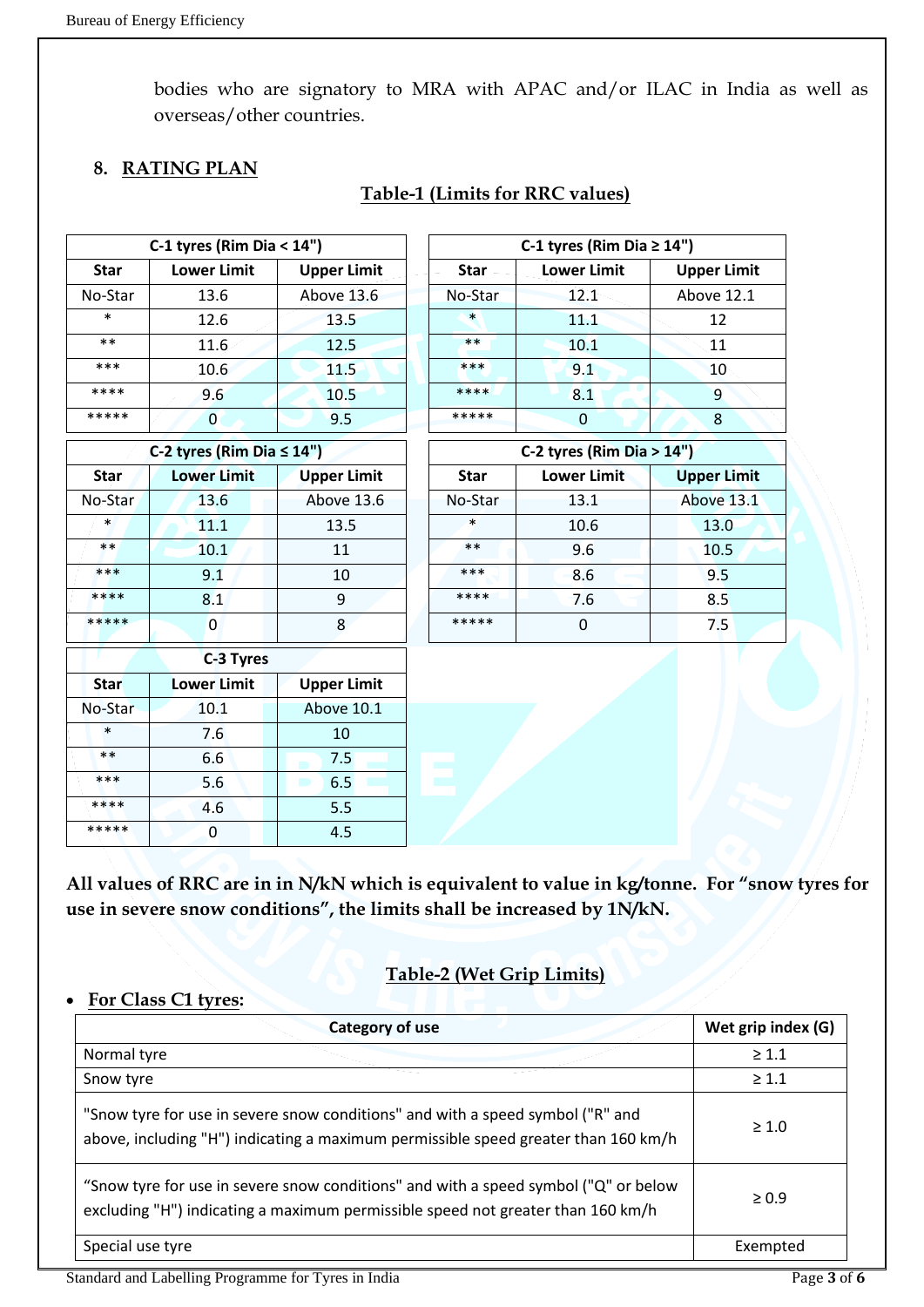#### • **For Class C2 and C3 tyres:**

| Category of use                             | For C2 tyres  |                       | For C3 tyres  |                       |
|---------------------------------------------|---------------|-----------------------|---------------|-----------------------|
|                                             | <b>Others</b> | <b>Traction Tyres</b> | <b>Others</b> | <b>Traction Tyres</b> |
| Normal tyre                                 | $\geq 0.95$   | $\geq 0.85$           | $\geq 0.80$   | $\geq 0.65$           |
| Snow tyre                                   | $\geq 0.95$   | $\geq 0.85$           | $\geq 0.65$   | $\geq 0.65$           |
| Snow tyre for use in severe snow conditions | $\geq 0.85$   | $\geq 0.85$           | $\geq 0.65$   | $\geq 0.65$           |
| Special use tyre                            | $\geq 0.85$   | $\geq 0.85$           | $\geq 0.65$   | $\geq 0.65$           |

There is no tolerance for the upper limit for RRC value of the corresponding Star Rating Band. All tested products must meet the minimum threshold for each Star Rating Band. The scope of manufacturing tolerance and other variations shall be accounted by the manufacturer or permittee, while determining the Star Rating of a particular tyre model.

#### **FEES**

- **8.1** Application fee payable by applicant for assignment of the authority to affix / rivet label on tyres is **₹2000**/- (**Two Thousand INR only**).
- **8.2** Application fee payable by applicant for renewal of the authority to affix / rivet label on tyres is **₹1000**/- (**One Thousand INR only**).
- **8.3** Labelling fee for affixation of label on each unit / Number on tyres is **₹1**/- (**One INR only**), waived off for voluntary phase (up to one year).

#### **9. LABEL DESIGN AND MANNER OF DISPLAY**

- **9.1 Location of Star Rating label:** All tyres must display the label at the point of sale. The label shall be affixed on the side walls or tread of the tyre.
- **9.2 Material, Dimension and Shape:** The star rating label shall be pasted on the wall/tread of the tyres as per outlines shown in figure 1.
- **9.3 Sample Label:** An example of printed star rating label to be affixed on the model is shown at **Annexure-I**.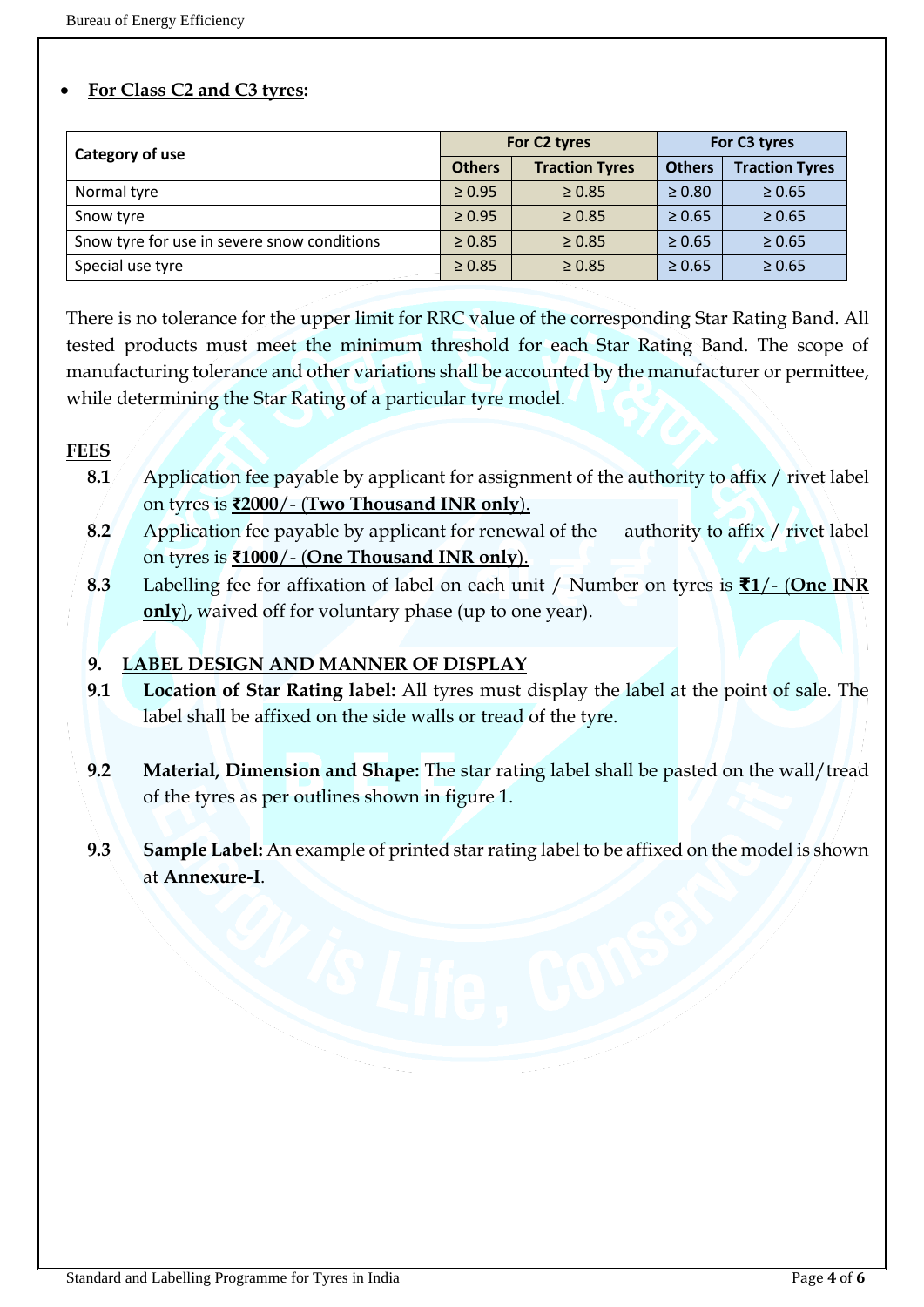#### **ANNEXURE- I**